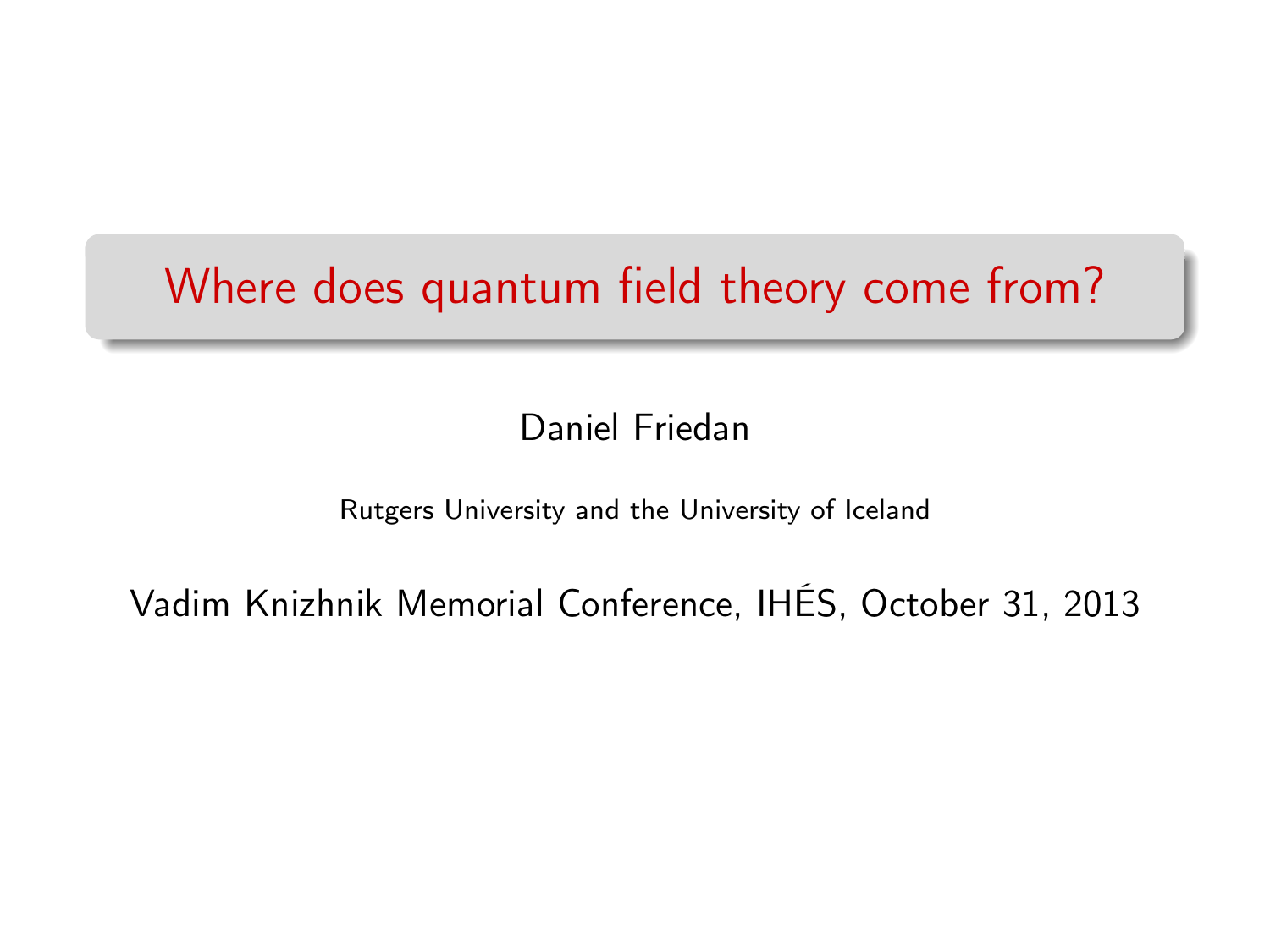I will describe (sketch) a mechanism that produces a quantum field theory in spacetime (a measure on euclidean spacetime fields) and, at the same time, produces the corresponding quantum string background.

It seems to me that this is the correct construction of the quantum string background (a purely formal question). I don't know if it is the correct construction of quantum field theory. That is, I don't know if the mechanism actually operates in the real world. To find out, I am trying to derive predictions of exotic low-energy phenomena that might be observable.

I am in the process of investigating a possibility that this mechanism produces exotic non-canonical low-energy degrees of freedom whenever there is  $SU(2)$  gauge invariance. These non-canonical degrees of freedom are associated with the nontrivial homotopy group  $\quad \pi_1(SU(2)$  gauge fields on  $\mathbb{R}^4) = \mathbb{Z}_2$  .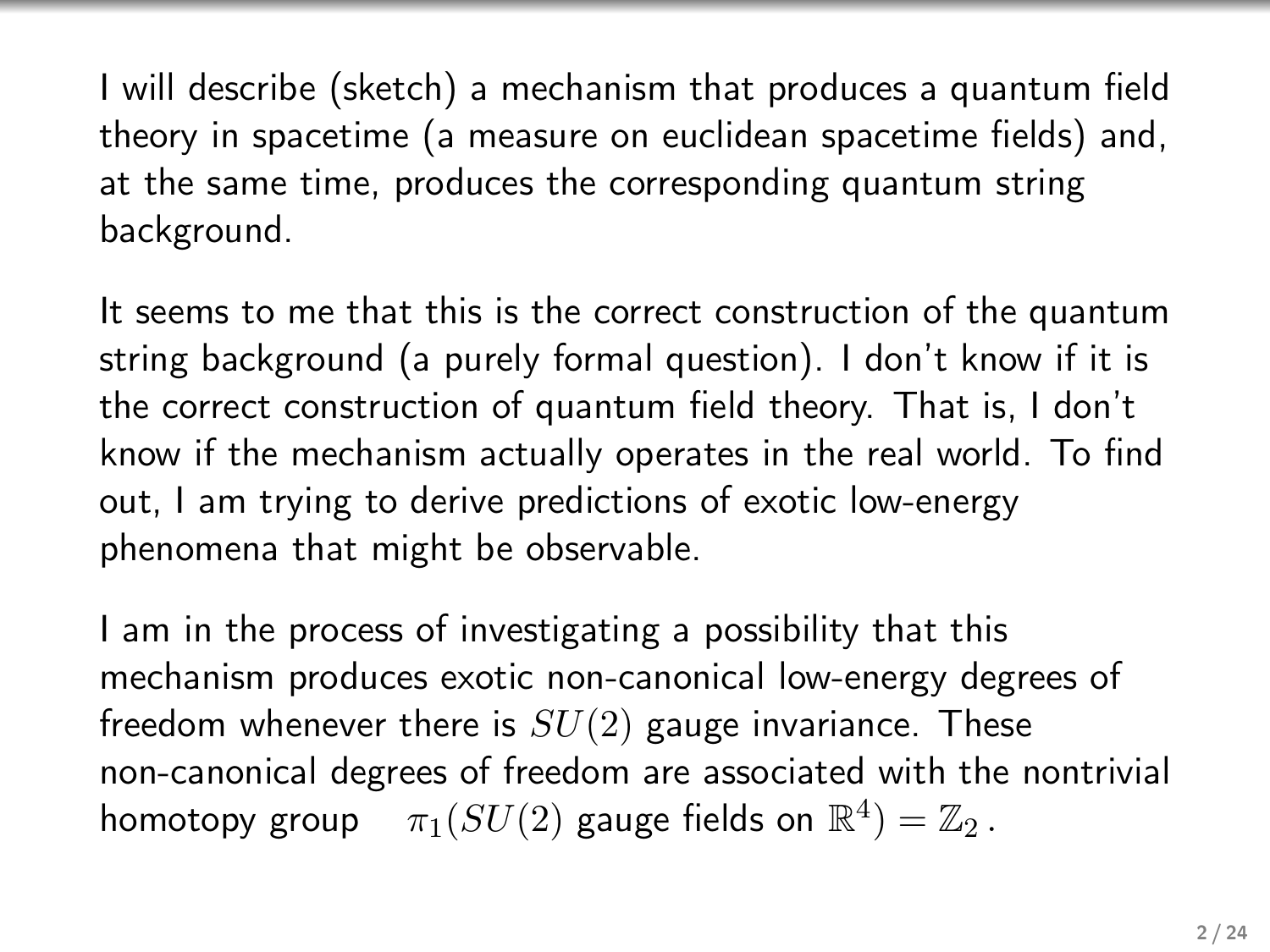This project is (very) speculative fundamental physics — obviously an extreme longshot.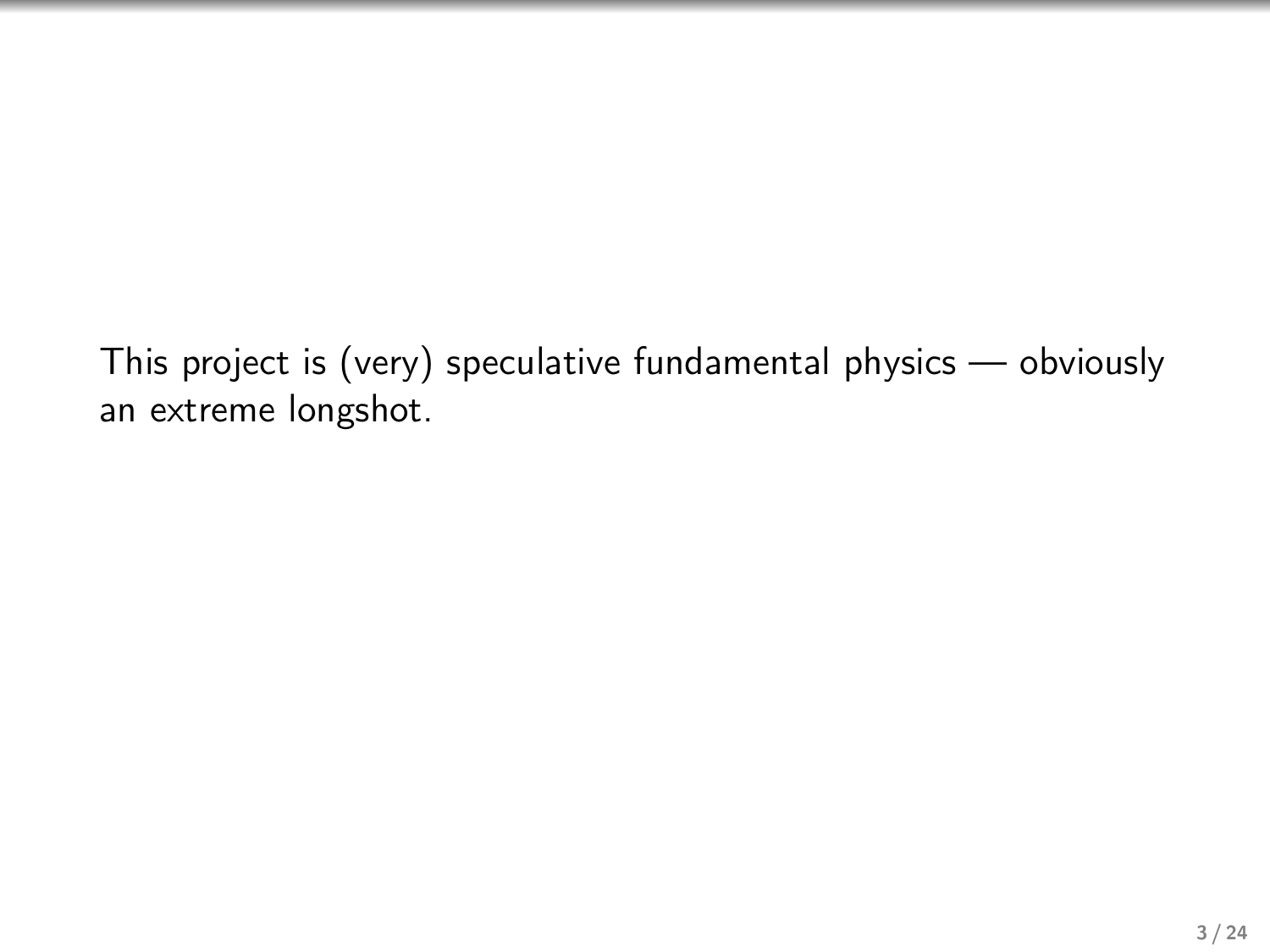# The 2d general nonlinear model (1979)

A renormalizable 2d qft with infinitely many coupling constants

$$
\int \mathcal{D}X \ e^{-A(X)} \qquad A(X) = \int d^2 z \ g_{\mu\nu}(X) \partial X^{\mu} \bar{\partial}X^{\nu}
$$

 $X(z,\bar{z}) \in M$ , a manifold

{2d coupling constants} =  $g_{\mu\nu}(X)$ , a riemannian metric on M

$$
\text{RG equation}\qquad \Lambda\frac{\partial}{\partial\Lambda}\,g_{\mu\nu}(X)=-R_{\mu\nu}(X)+O(R^2)
$$

Acting at small 2d distances, the 2d RG drives the metric  $g_{\mu\nu}$  to a fixed point,  $R_{\mu\nu} = 0$ .

The 2d RG is a mechanism that produces classical spacetime field theory (taking  $M$  to be spacetime).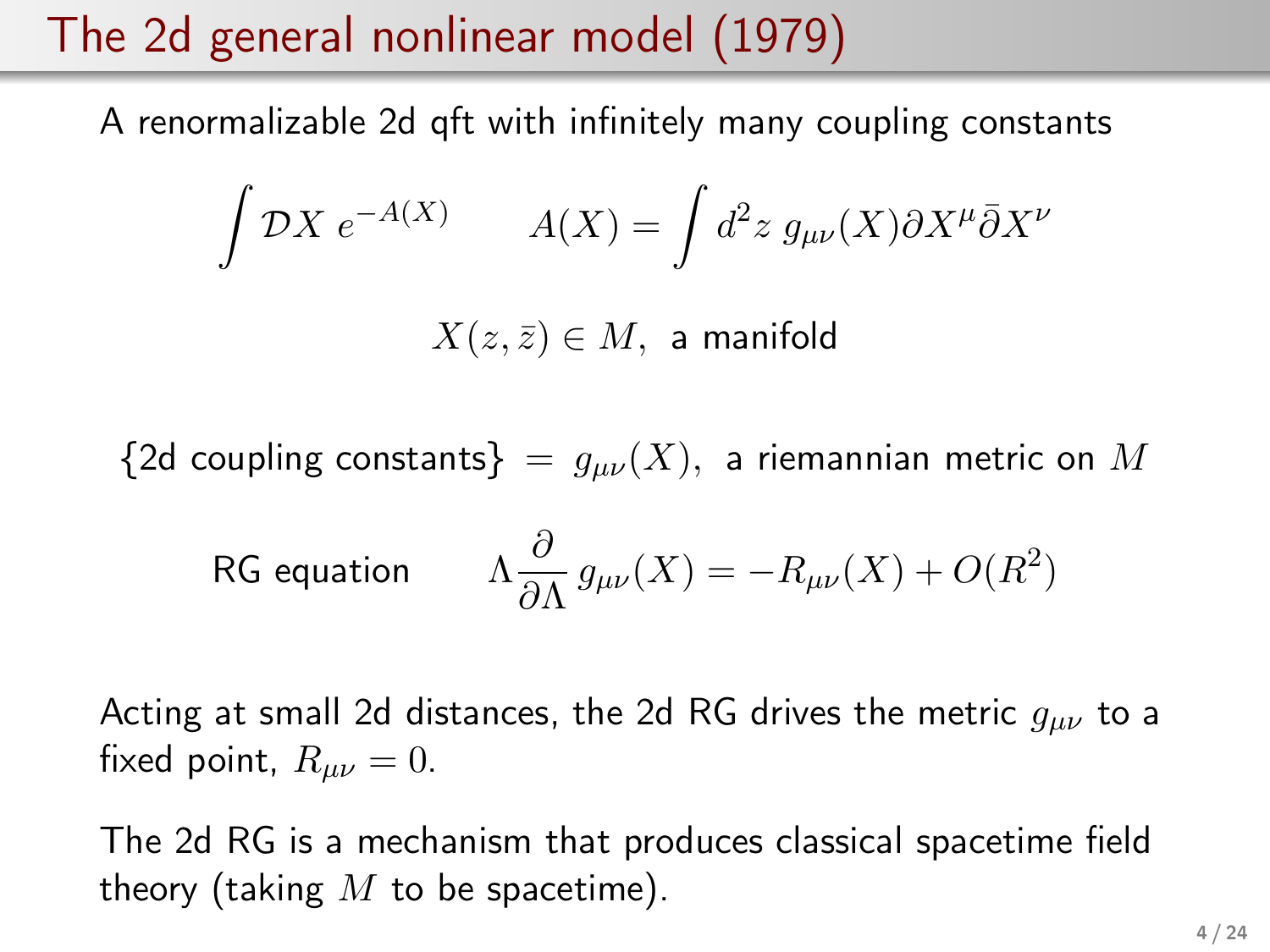This was enormously exciting (at least to me). It seemed to be possibly a clue towards explaining where the laws of physics come from.

Immediate questions:

- 1.  $R_{\mu\nu} = 0$  is not quite Einstein's equation. How to produce a realistic field theory? (with gauge, fermion, scalar fields)
- 2. The fixed points  $R_{\mu\nu} = 0$  have unstable directions (relevant couplings). How to get stability?
- 3. Where does quantum field theory come from?

Questions 1 and 2 were answered when the nonlinear model was interpreted as the string background.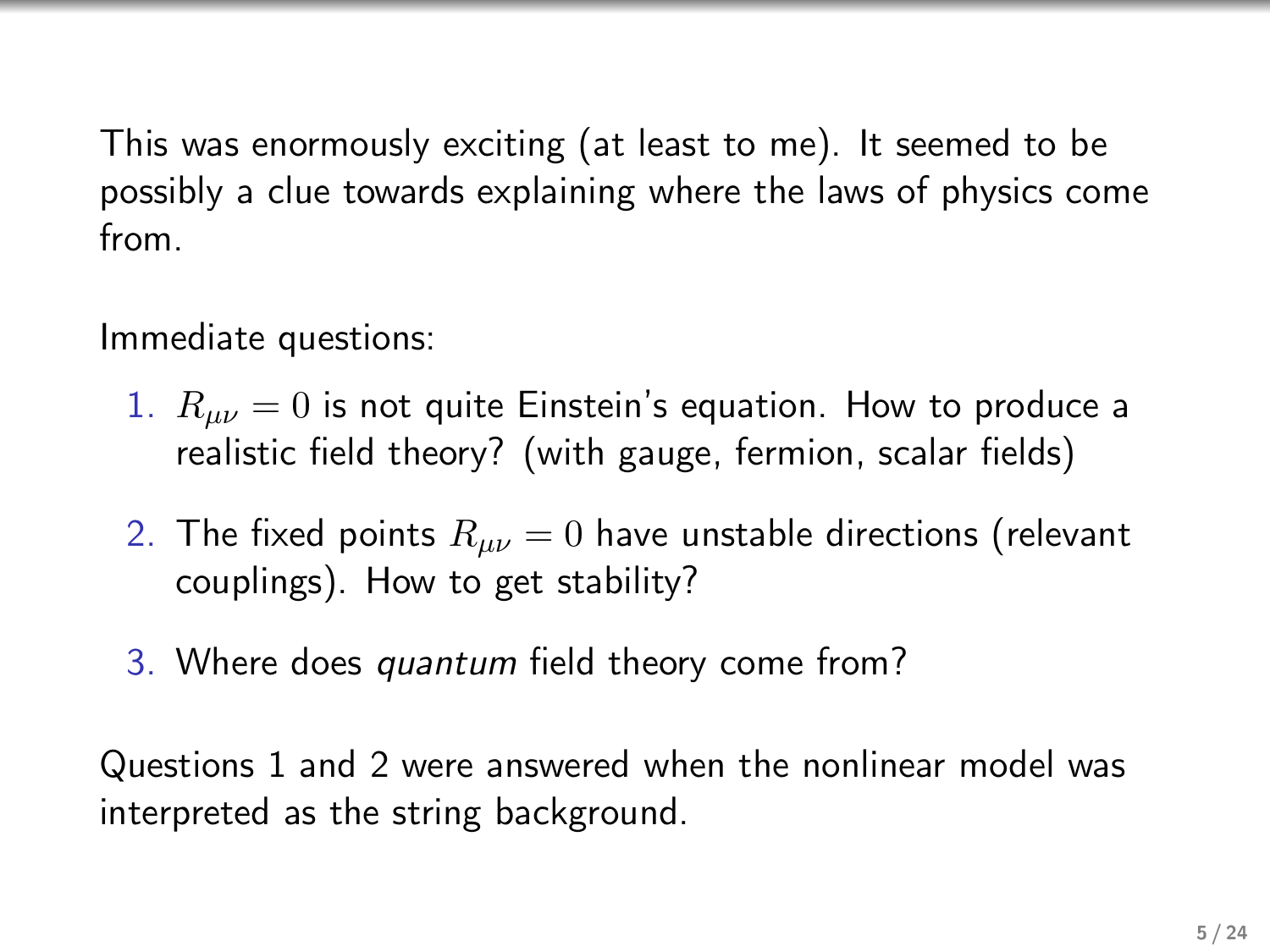# String backgrounds

The worldsurface of a string moving in a background spacetime is described by a 2d nonlinear model.

 $\beta = 0$  is a consistency condition (to get the Virasoro algebra, to get a unitary string S-matrix)

 $\beta = 0$  becomes a classical field equation derived from a spacetime action when all possible renormalizable couplings (esp the dilaton field) are included.

The fermionic string, with 2d  $N=1$  susy, has more renormalizable 2d couplings: spacetime gauge fields, fermion fields, scalar fields

Stability is given by the GSO projection (absence of relevant couplings  $=$  absence of tachyons) and by the remarkable cancellation of higher loop terms in  $\beta$  when there is  $N = 2$  susy (spacetime supersymmetry).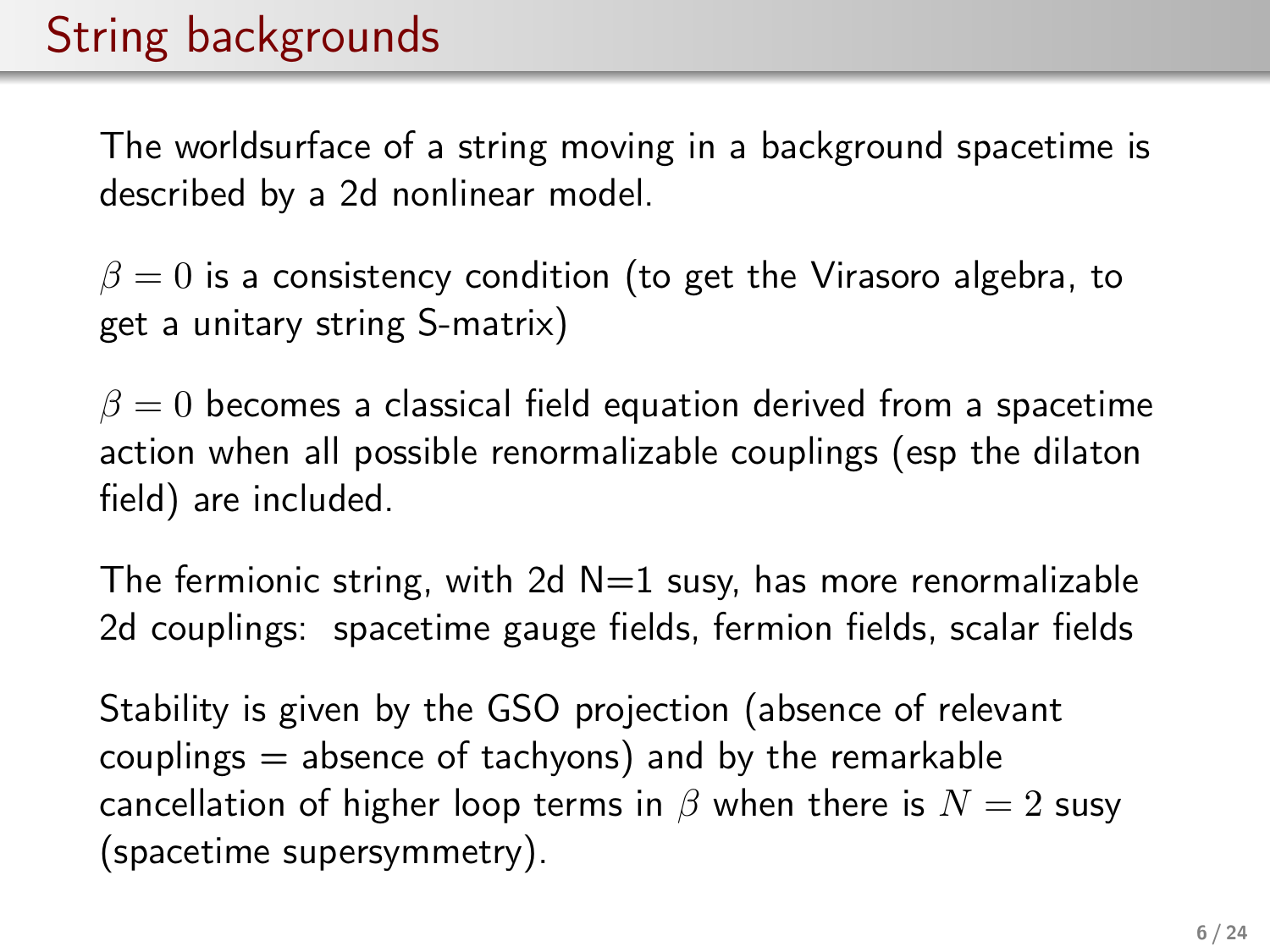#### Questions

• Should the string background be given by a *classical* field? Shouldn't it be given by a quantum mechanical state?

What is the quantum string background?

 $\bullet$  Is there a mechanism  $\sim$  a generalization of the 2d RG  $\sim$  that produces a quantum field theory in spacetime and a quantum string background?

It seems to me that we need a mechanism that produces quantum field theory. There are too many quantum field theories. A mechanism actually producing quantum field theory might bring explanatory power.

Eventually, a proposal.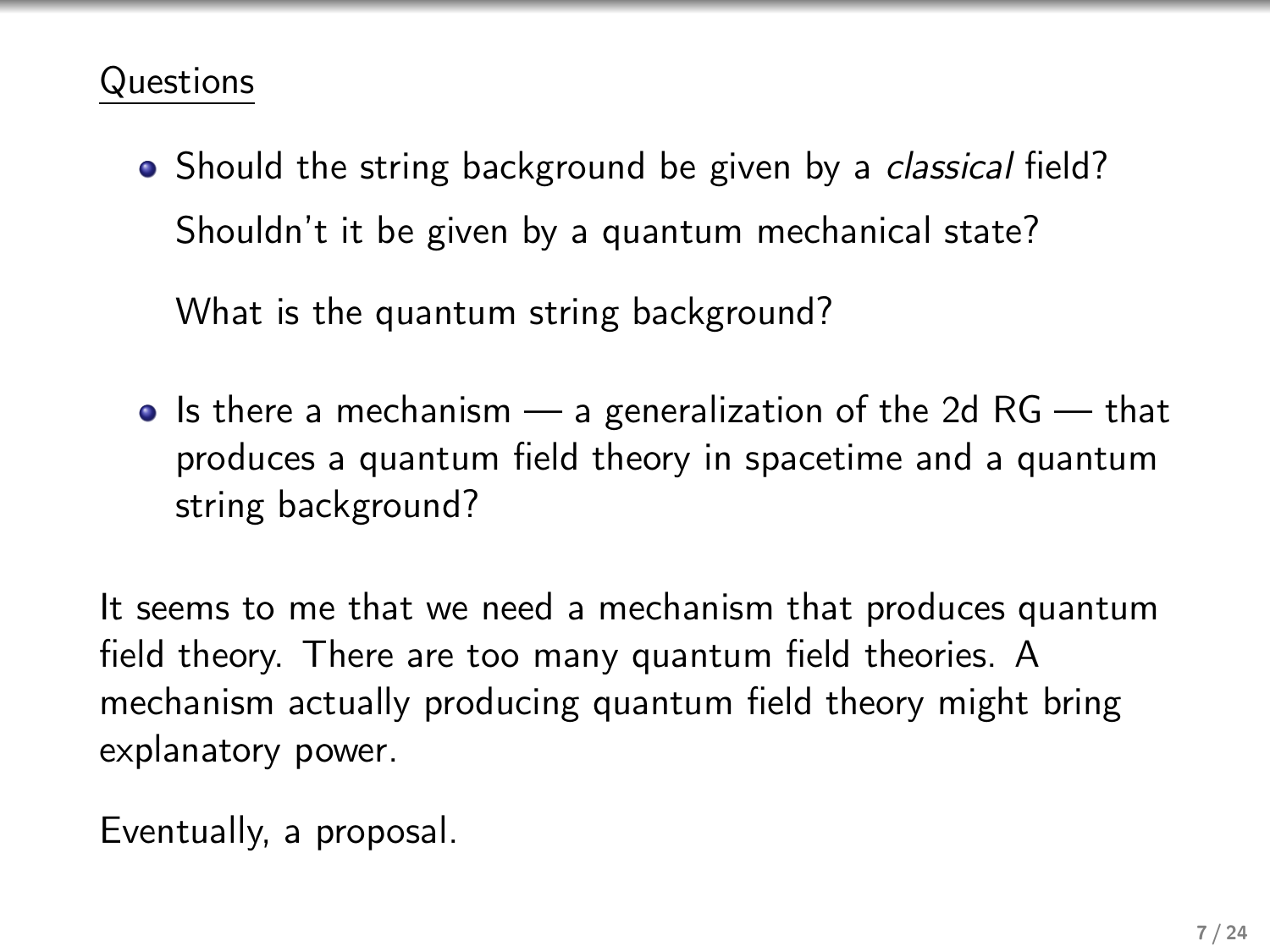## The  $\lambda$ -model (2002)

Write  $\lambda^i$  for the 2d coupling constants,

 $\left\{\lambda^{i}\right\}=$  {the modes of the spacetime fields  $g_{\mu\nu},\;A_{\mu},\;\psi^{\alpha},\;\phi,\;\ldots\}$ 

Let  ${\mathcal M}$  be the manifold of spacetime fields, so the  $\lambda^i$  are coordinates on M.

Equivalently, M is the manifold of 2d gfts parametrized by the coupling constants  $\lambda^i.$ 

The  $\lambda^i$  couple to the approximately marginal 2d fields  $\phi_i(z,\bar{z})$ (e.g., the vertex operators  $\partial X^{\mu}\bar{\partial}X^{\nu}e^{ipX}$ ).

The  $\lambda^i$  have scaling dimensions of the form  $-p(i)^2$ , where  $p(i)$  is the spacetime momentum of the mode  $\lambda^i.$ 

The modes  $\lambda^i$  with  $p(i)$  small (in dimensionless units) are only slightly irrelevant.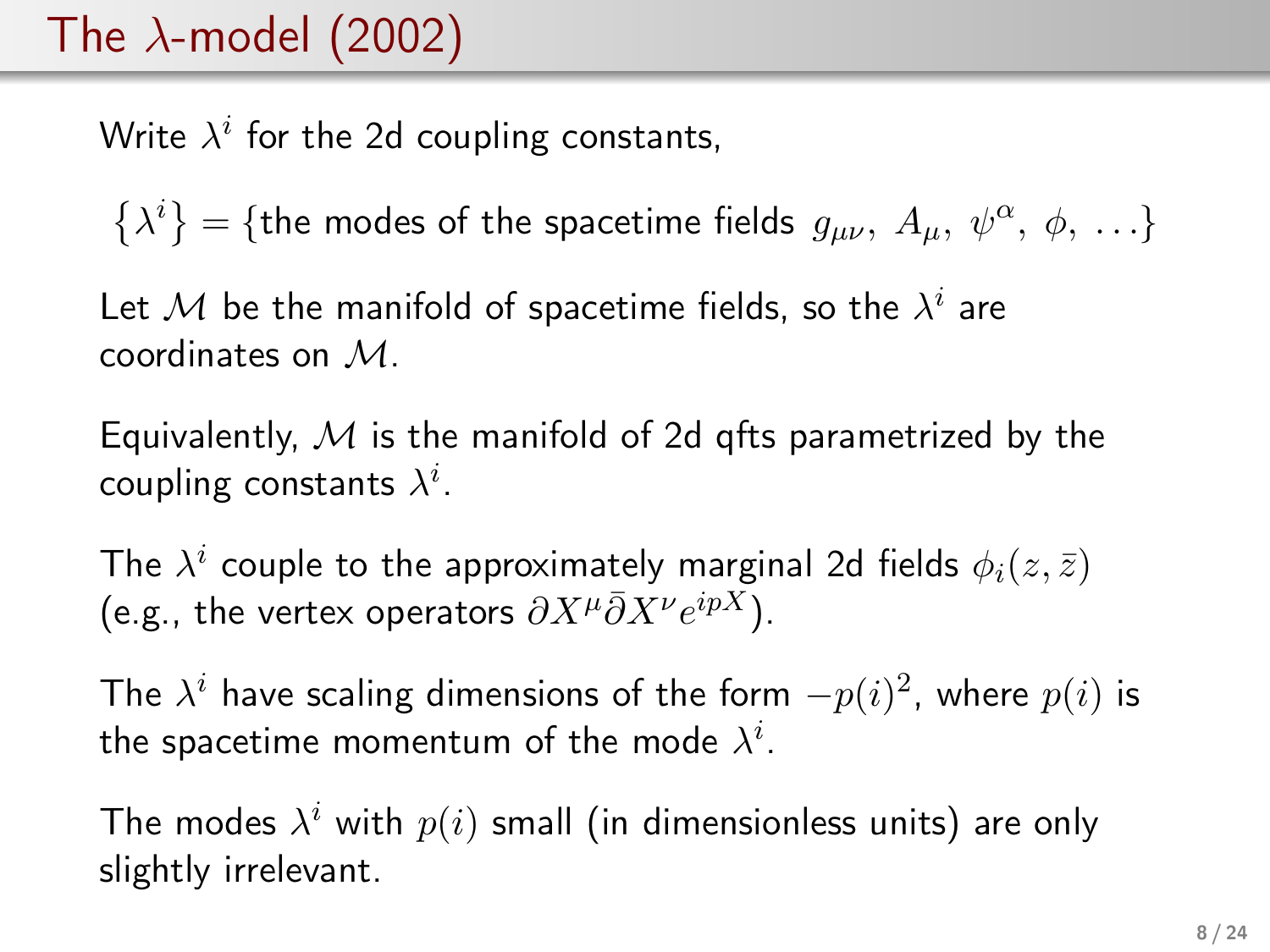Allow the  $\lambda^i$  to vary on the surface, becoming local sources  $\lambda^i(z,\bar{z}).$ 

Set the  $\lambda^i(z,\bar{z})$  fluctuating at 2d distance scales  $<\Lambda^{-1}$ ,

$$
\int \mathcal{D}\lambda \ e^{-\int d^2z \frac{1}{g^2}G_{ij}(\lambda)\partial \lambda^i \bar{\partial} \lambda^j} \ e^{\int d^2z \ \lambda^i(z,\bar{z})\phi_i(z,\bar{z})}
$$

 $G_{ii}(\lambda)$  = the natural metric on the manifold of spacetime fields (the natural metric on the manifold of 2d qfts)

 $g =$  the spacetime coupling constant (the string cc)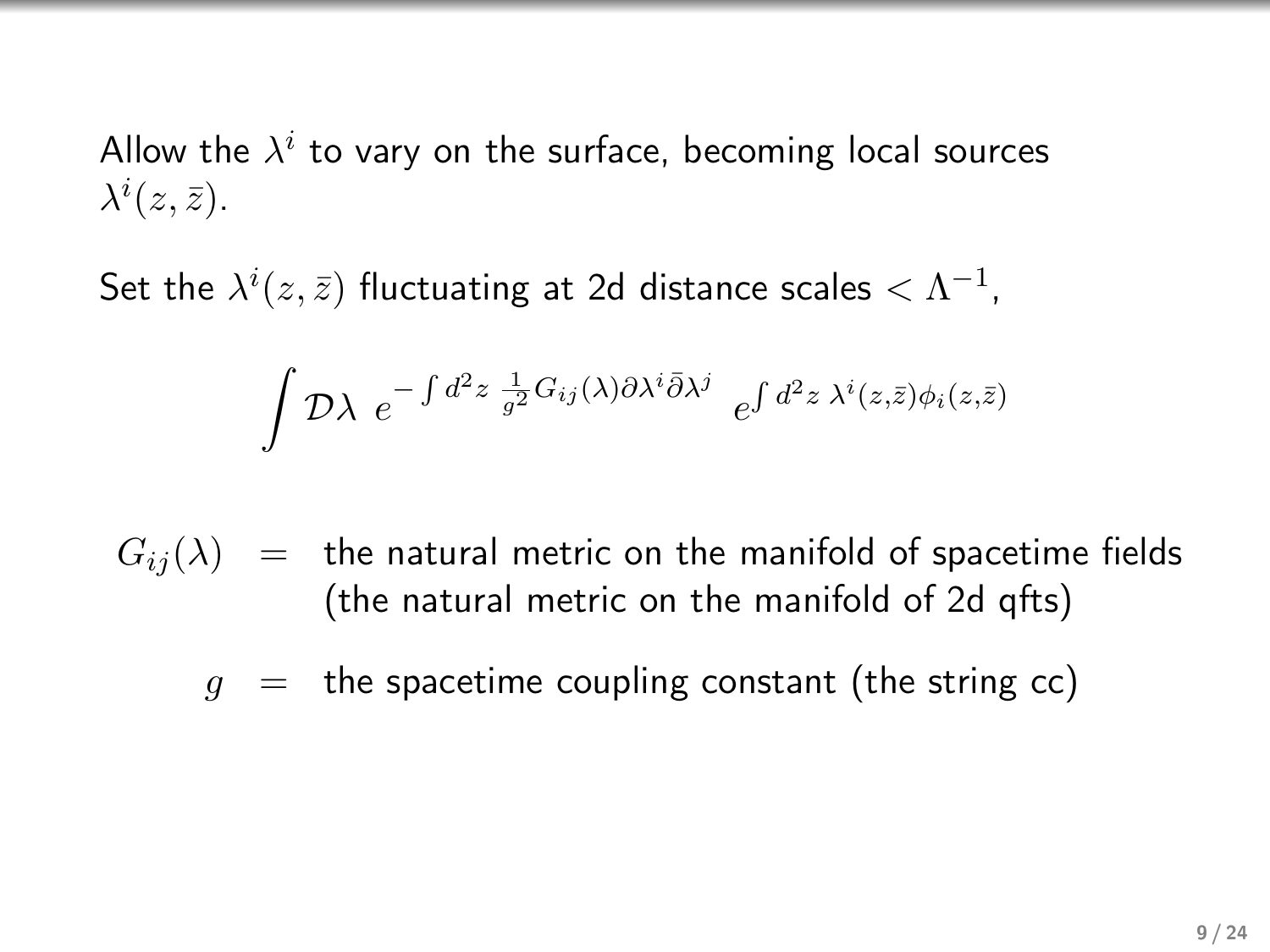.)

$$
\int \mathcal{D}\lambda \, e^{-\int d^2z \, \frac{1}{g^2} G_{ij}(\lambda) \partial \lambda^i \bar{\partial} \lambda^j} \, e^{\int d^2z \, \lambda^i(z,\bar{z}) \phi_i(z,\bar{z})}
$$

Integrating out fluctuations of the  $\lambda^i(z,\bar{z})$  at 2d distances  $<\Lambda^{-1}$ produces insertions of the  $\phi_i(z, \bar{z})$  in the surface.

The  $\lambda$ -model is designed so that these insertions are the same as the insertions produced by the froth of small handles at 2d distances  $<\Lambda^{-1}$  in the worldsurface.

The  $\lambda$ -model acts at 2d distances  $<\Lambda^{-1}$  to produce an effective 2d qft whose correlation functions are defined at distances  $>\Lambda^{-1}.$ This is the quantum string background.

The  $\lambda$ -model calculates (nonperturbatively) the effects of the froth of tiny handles. It substitutes for the froth of small handles.

The crucial design principle is 2d locality. The effective worldsurface is local at 2d distances  $>\Lambda^{-1}$ , so the string S-matrix will have all the good properties implied by 2d locality.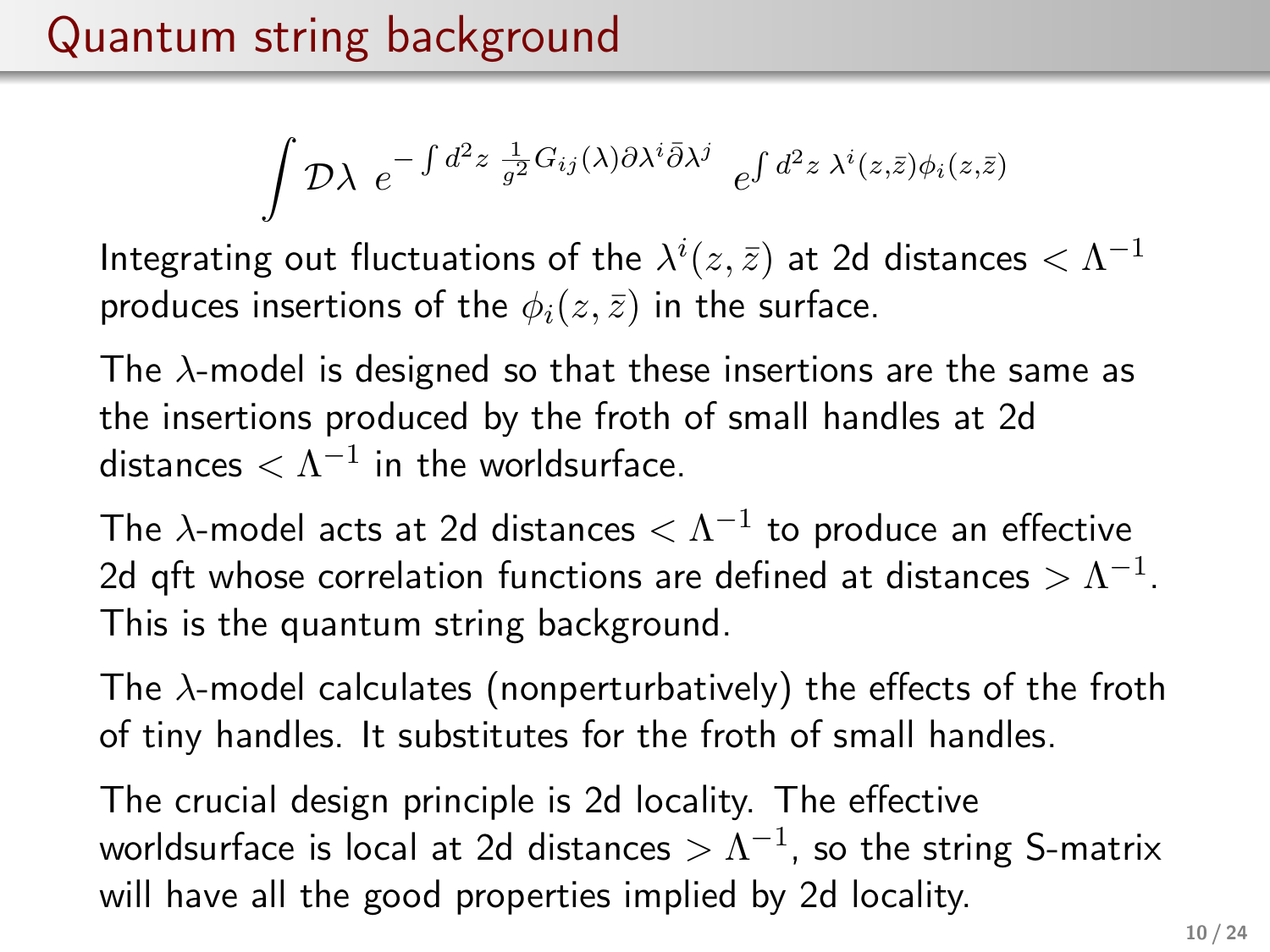Under the 2d RG, the small distance fluctuations of the  $\lambda^i(z,\bar{z})$ are integrated out while at the same time the  $\lambda^i(z,\bar{z})$  are being driven along  $\beta^i(\lambda).$ 

At each z, what evolves is a measure on  $M$ , a measure on the the manifold of spacetime fields.

The 2d RG, acting over 2d distances up to  $\Lambda^{-1}$ , drives this measure to a limiting equilibrium measure.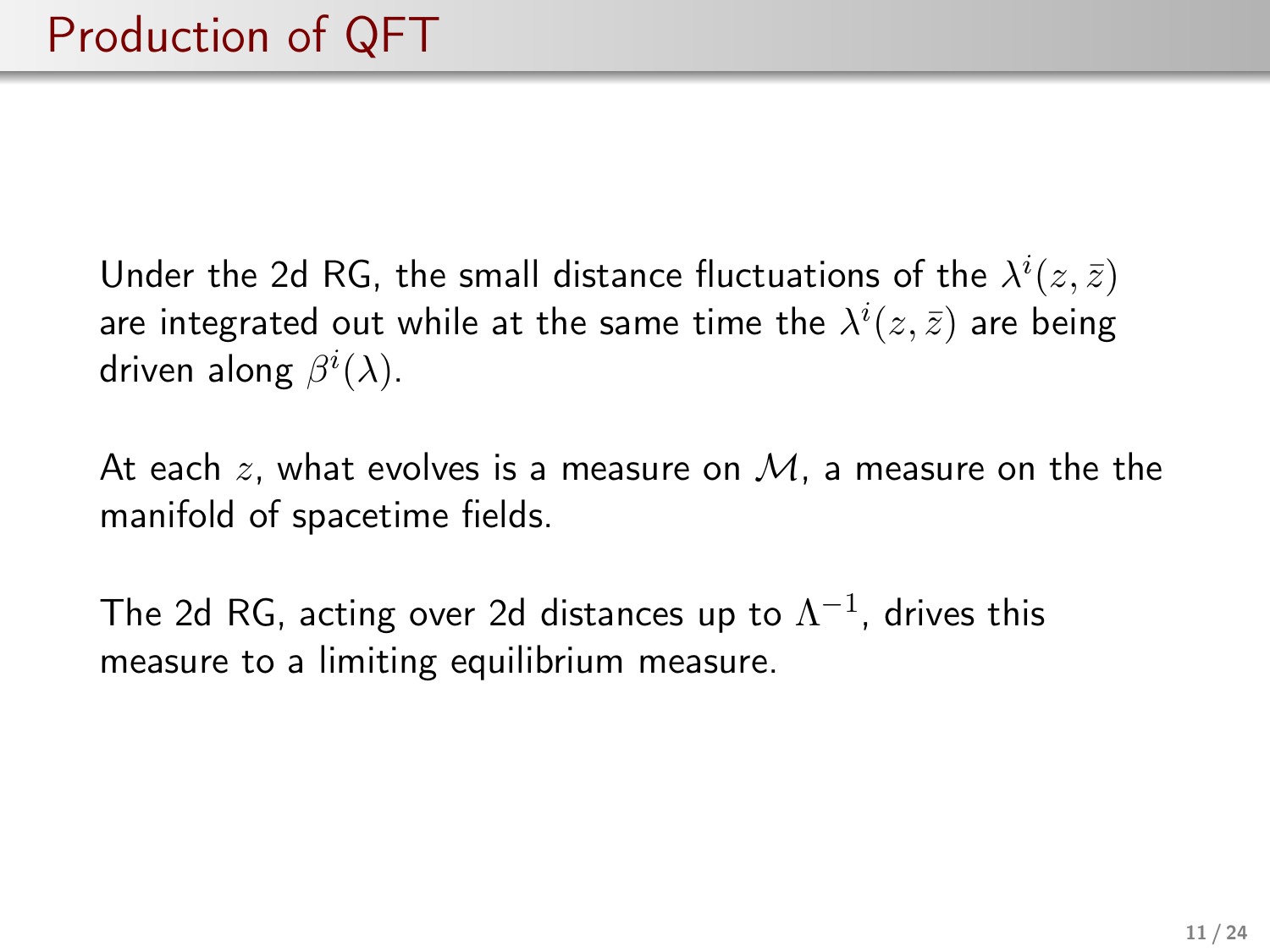## Production of QFT

Easier to study the evolution of functions  $f(\lambda)$  on M,

$$
\Lambda \frac{\partial}{\partial \Lambda} f(\lambda(z,\bar{z})) = \beta^{i} \partial_{i} f - \nabla_{i} (g^{2} G^{ij} \partial_{j} f)
$$

the first term coming from the evolution of  $\lambda^i$  under  $\beta^i(\lambda)$  and the second term from integrating out the small distance fluctuations. The measure then evolves as the dual

$$
\Lambda \frac{\partial}{\partial \Lambda} \rho = \nabla_i (\beta^i + g^2 G^{ij} \partial_j) \rho
$$

If  $\beta^i$  were 0, the equilibrium measure would be the metric volume element  $\mathcal{D}\lambda$ . For  $\beta^i=G^{ij}\partial_jS$ , the equilibrium measure is

$$
\mathcal{D}\lambda \ e^{-\frac{1}{g^2}S(\lambda)}
$$

.

In this way the  $\lambda$ -model produces a quantum field theory, a measure on the spacetime fields.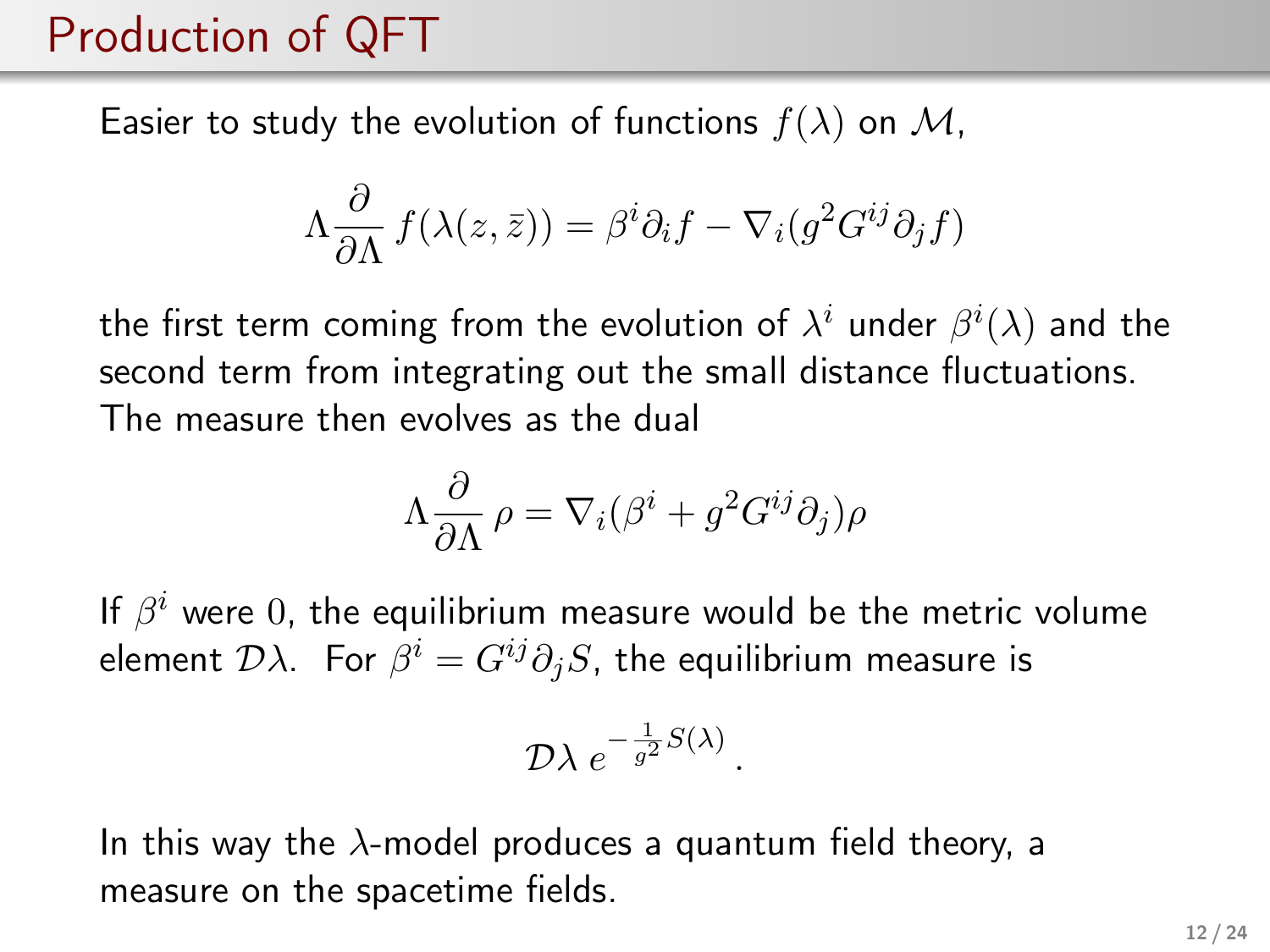The production of quantum field theory can be seen equivalently in the radial quantization of the  $\lambda$ -model.

Write  $M$  for the manifold of spacetime fields — the target manifold of the  $\lambda$ -model. The  $\lambda^i$  are local coordinates on  $\mathcal{M}.$ 

Under 2d dilation, the loops in  $M$  evolve quantum mechanically.

The fluctuations of the non-zero modes of the loops  $\lambda(s)$  are severely suppressed. The ground state wave function is concentrated on the constant loops.

The evolution of the zero-modes is just stochastic quantization of the quantum field theory with classical action  $S(\lambda)$ .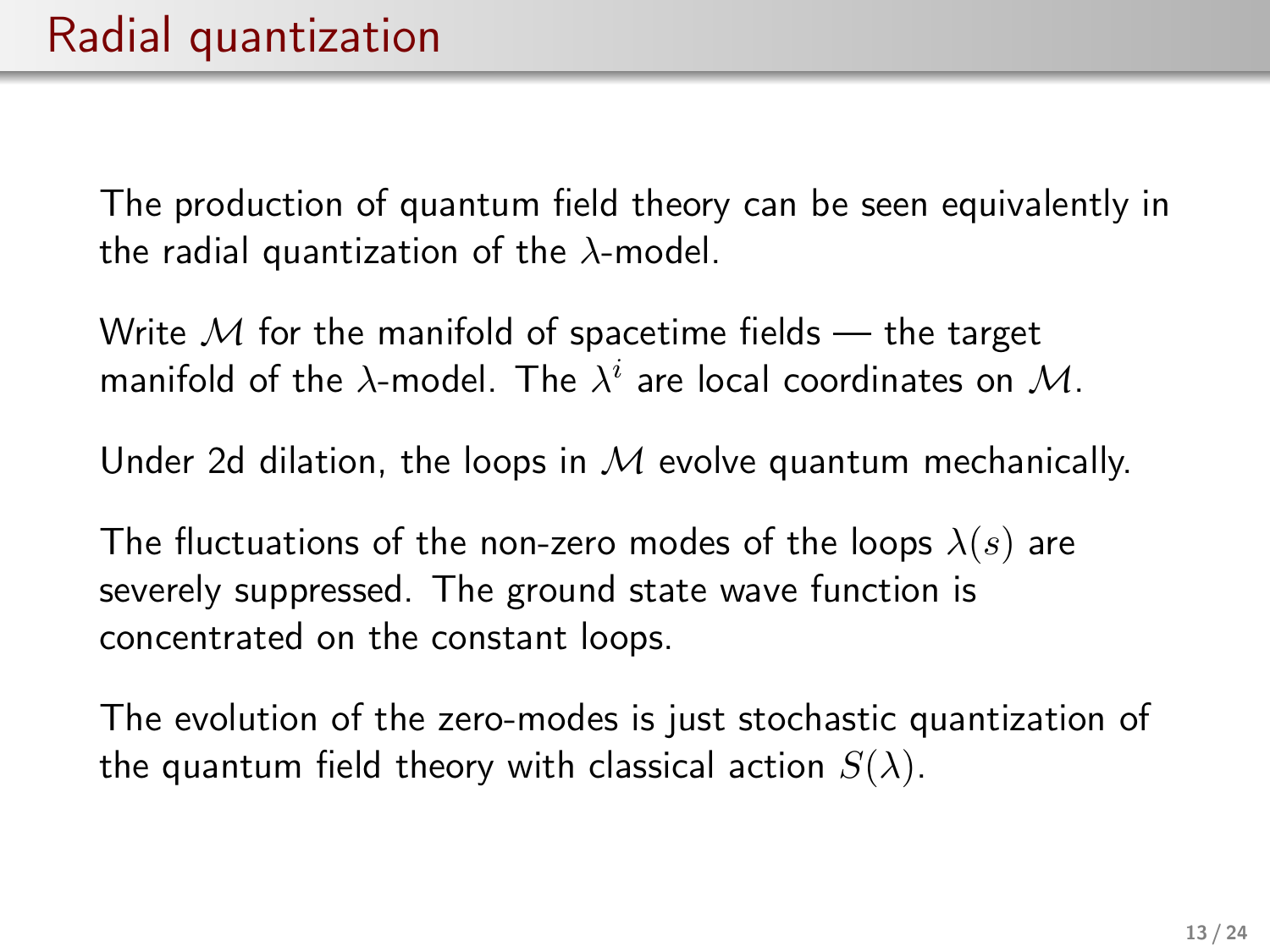#### Small 2d distance  $=$  long distance in spacetime

Suppose the 2d qft is renormalized at 2d distance  $\mu^{-1}.$ 

The  $\lambda^i$  are slightly irrelevant, with dimensions  $-p(i)^2.$ 

At 2d distance  $\Lambda^{-1} \ll \mu^{-1}$ , the effects of  $\lambda^i$  are suppressed by

$$
(\Lambda \mu^{-1})^{-p(i)^2} = e^{-L^2 p(i)^2}, \qquad L^2 = \ln(\Lambda \mu^{-1}).
$$

So  $\lambda^i$  with  $p(i)^2>>L^{-2}$  are effectively irrelevant. They can be disregarded. Their fluctuations would have no effect.

 $L^{-1}$  is an effective UV cutoff in the  $\lambda$ -model.

Each 2d distance scale  $\Lambda^{-1}$  corresponds to a spacetime distance scale L.

Small distance 2d physics is long distance spacetime physics.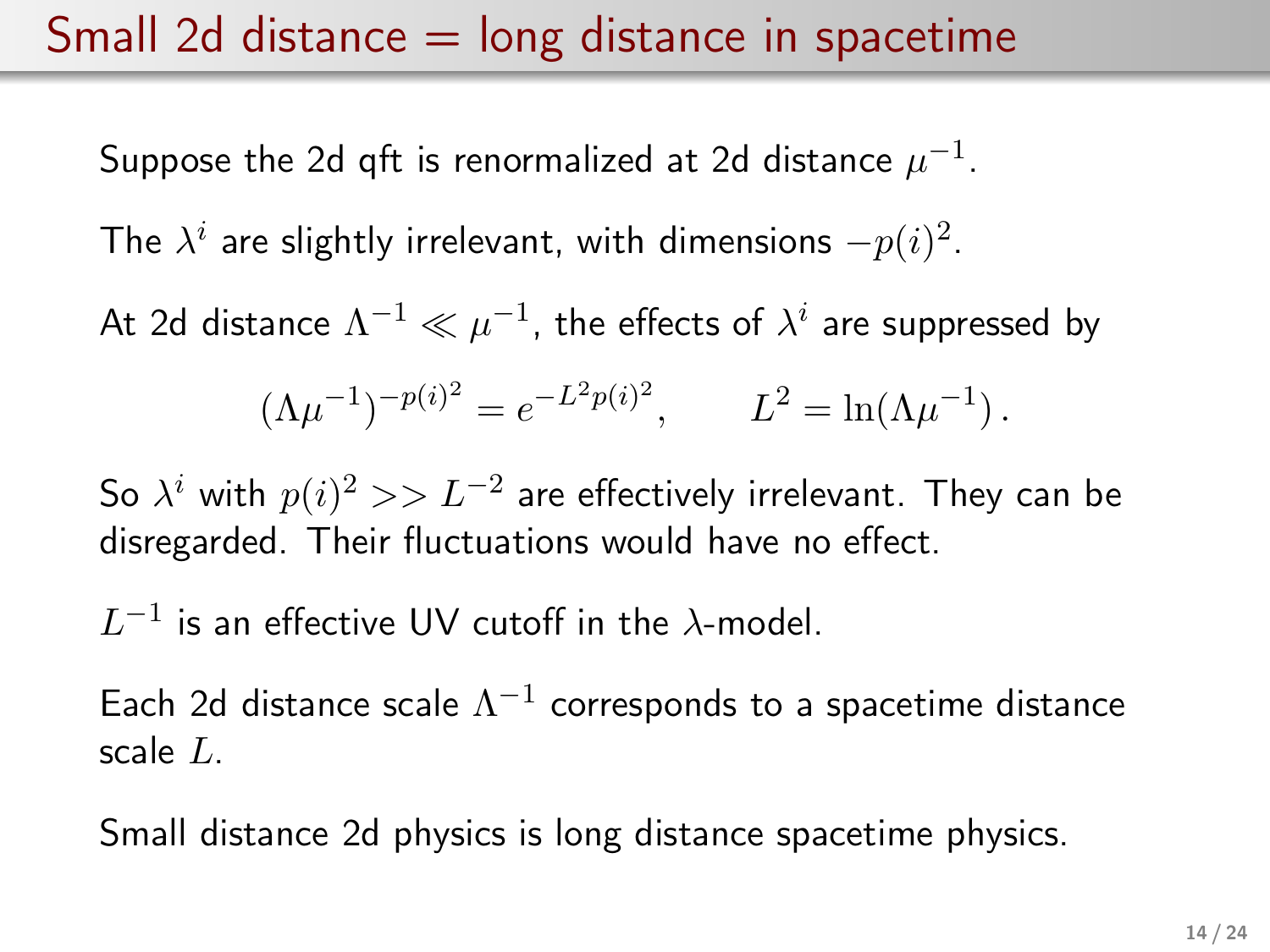# QFT/S-matrix complimentarity

The effective worldsurface is cutoff at 2d distance  $\Lambda^{-1}.$  The string propagator is

$$
\frac{1-(\Lambda\mu^{-1})^{-p^2}}{p^2}
$$

cutoff in the spacetime infrared at spacetime momentum  $L^{-1}.$ 

The string S-matrix in the effective background describes scattering at spacetime distances  $\lt L$ .

The  $\lambda$ -model produces a qft describing spacetime physics at distances  $\geq L$  and a string S-matrix describing physics at distances  $\langle L \rangle$ 

The choice of  $\Lambda$  and thus of L is arbitrary, as long as  $L \gg 1$ .

As L varies, the  $\lambda$ -model ensures consistency between qft and S-matrix.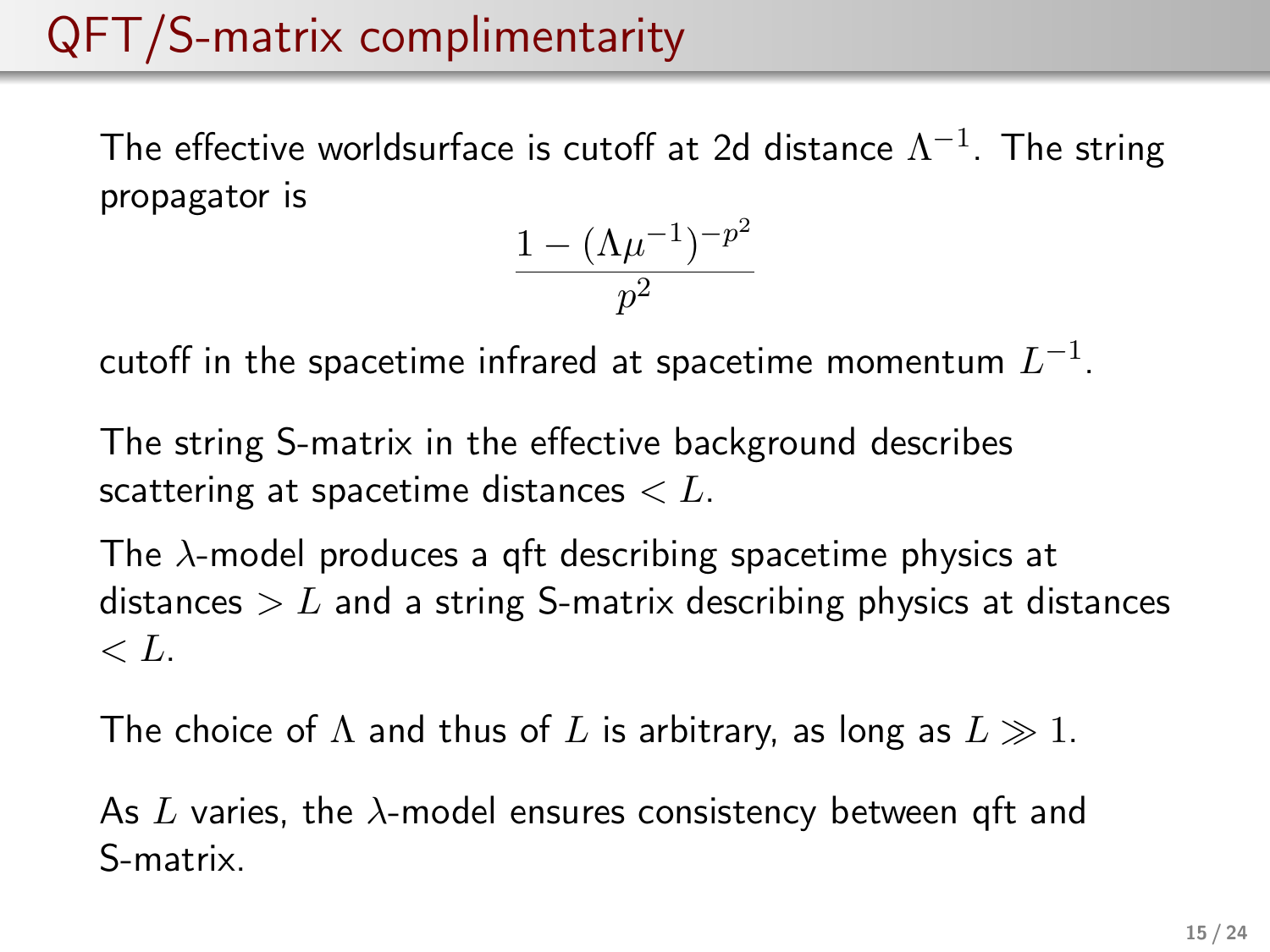This is a realistic version of the string background. The string background is the quantum mechanical apparatus where scattering takes place.

This seems to me a practical form for a physical theory. It avoids idealism — both the idealism of S-matrix theory and the idealism of fundamental quantum field theory.

The  $\lambda$ -model has an intriguing property: it acts from the smallest 2d distances upwards, so it builds the spacetime qft from the longest spacetime distances downwards.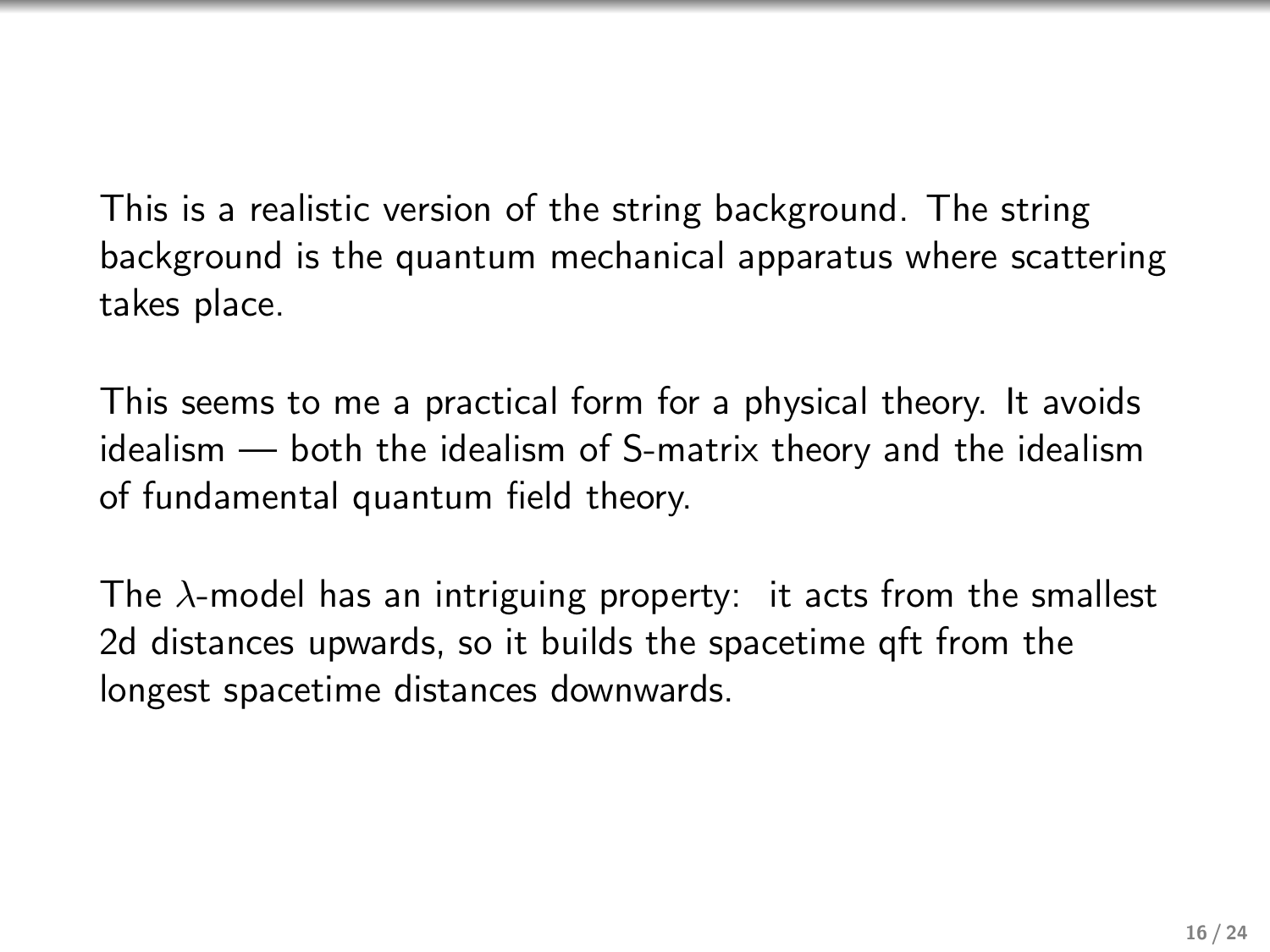There are many internal, formal questions to investigate. But I want to know whether or not the theory describes the real world.

Just because I find the theory philosophically satisfactory does not mean that it is true. I want low-energy predictions that can be checked against experiments.

There doesn't seem much possibility of deriving the standard model, or of verifying string theory. So take another tack. Assume that the  $\lambda$ -model produces something like the standard model. Would it necessarily produce something else at low energy, something non-canonical and therefore exotic, that might be possible to observe?

Question

 $\bullet$  The  $\lambda$ -model is a 2d qft. Are there nonperturbative 2d effects that would show up in the spacetime qft produced by the  $\lambda$ -model?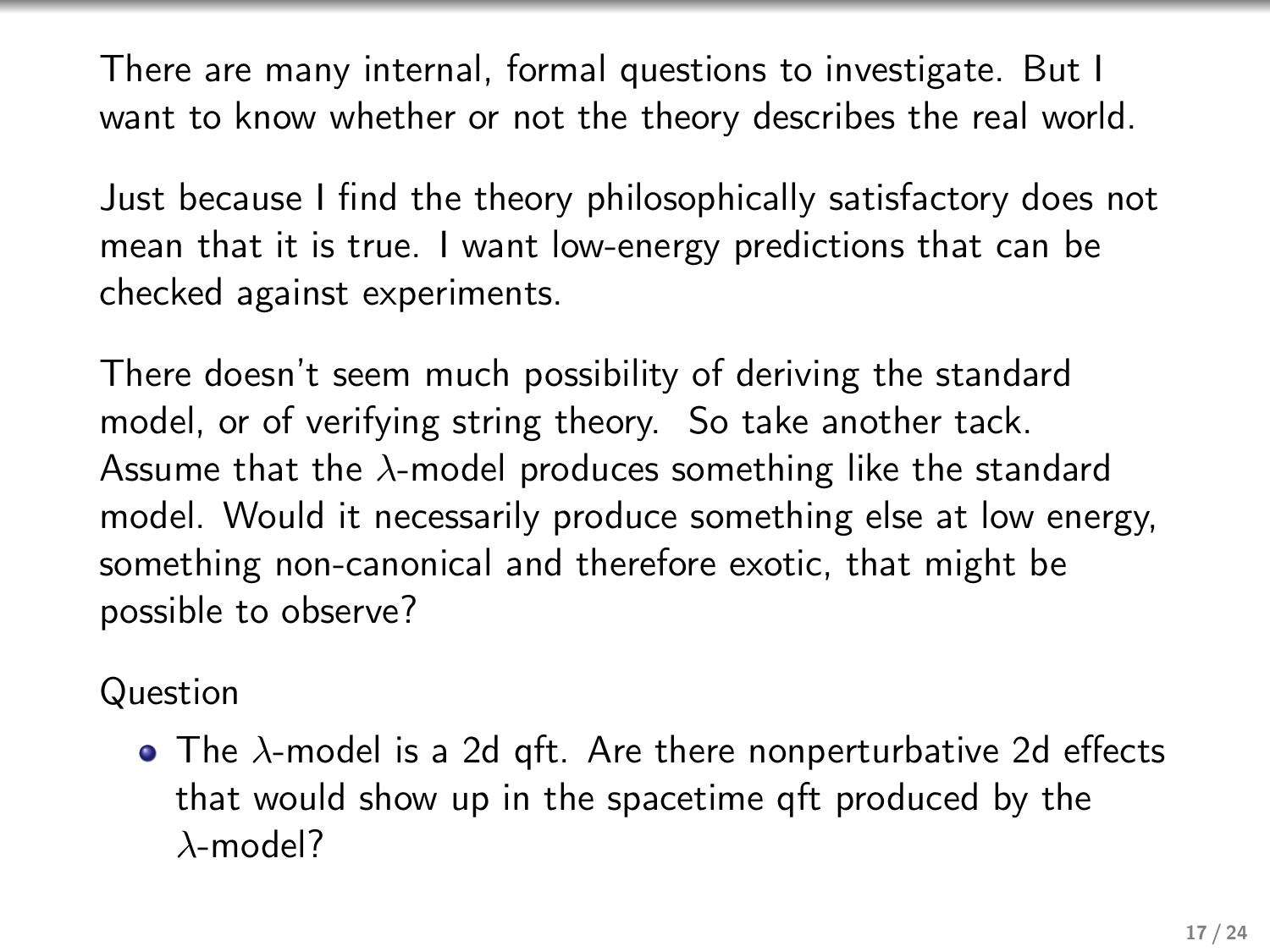${\mathcal M}$  is the manifold of classical spacetime fields on  $\mathbb{R}^4$ .

Semi-classical 2d effects are

- winding modes coming from  $\pi_1(\mathcal{M})$
- 2d instantons coming from  $\pi_2(\mathcal{M})$

 $\pi_1(SU(2)$  gauge fields) =  $\mathbb{Z}_2$ ,  $\pi_2 = \mathbb{Z}_2$  $\pi_1(SU(3)$  gauge fields) = 0,  $\pi_2 = \mathbb{Z}$ 

#### Questions

- 1. Are there non-canonical low energy degrees of freedom in spacetime associated with the nontrivial winding mode in the manifold of  $SU(2)$  gauge fields?
- 2. Are there non-canonical low energy couplings associated with the nontrivial 2-spheres in the manifolds of  $SU(2)$  and  $SU(3)$ gauge fields?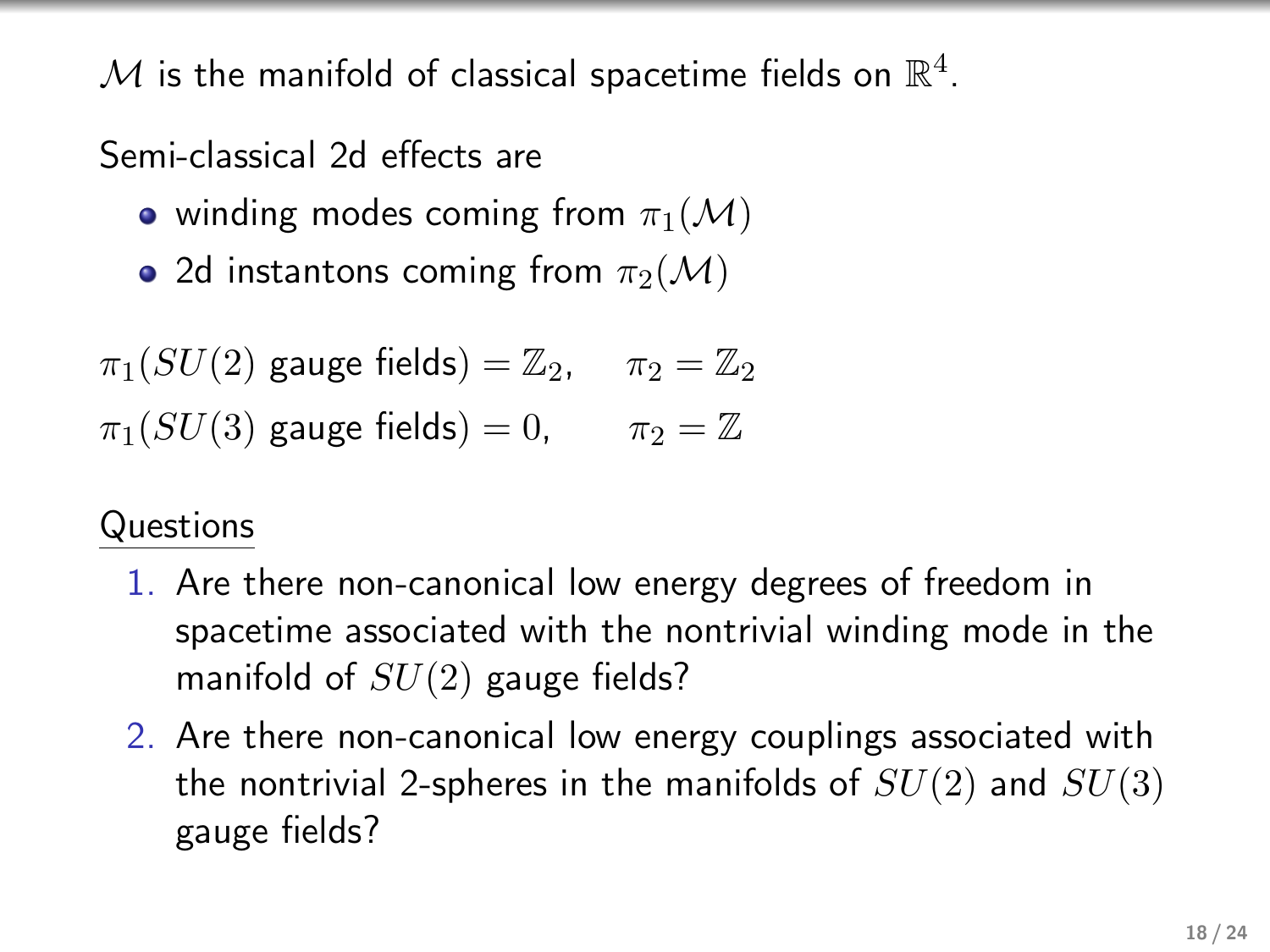## Minimal representatives (2010)

From computer investigations of the Yang-Mills flow, minimal representatives of the nontrivial homotopy groups were found:

Minimal representatives

 $\pi_1(SU(2))$  gauge fields) a loop of instanton pairs

 $\pi_2(SU(2))$  gauge fields) a 2-sphere of instanton quartets

 $\pi_2(SU(3))$  gauge fields) a 2-sphere of instanton pairs

The minimal loop has zero length (to be explained). The minimal 2-spheres have zero area. So there are chances of low energy phenomena.

Most interesting is the possibility that the  $SU(2)$  winding mode will show up as non-canonical low-energy degrees of freedom in  $SU(2)$  gauge field theory.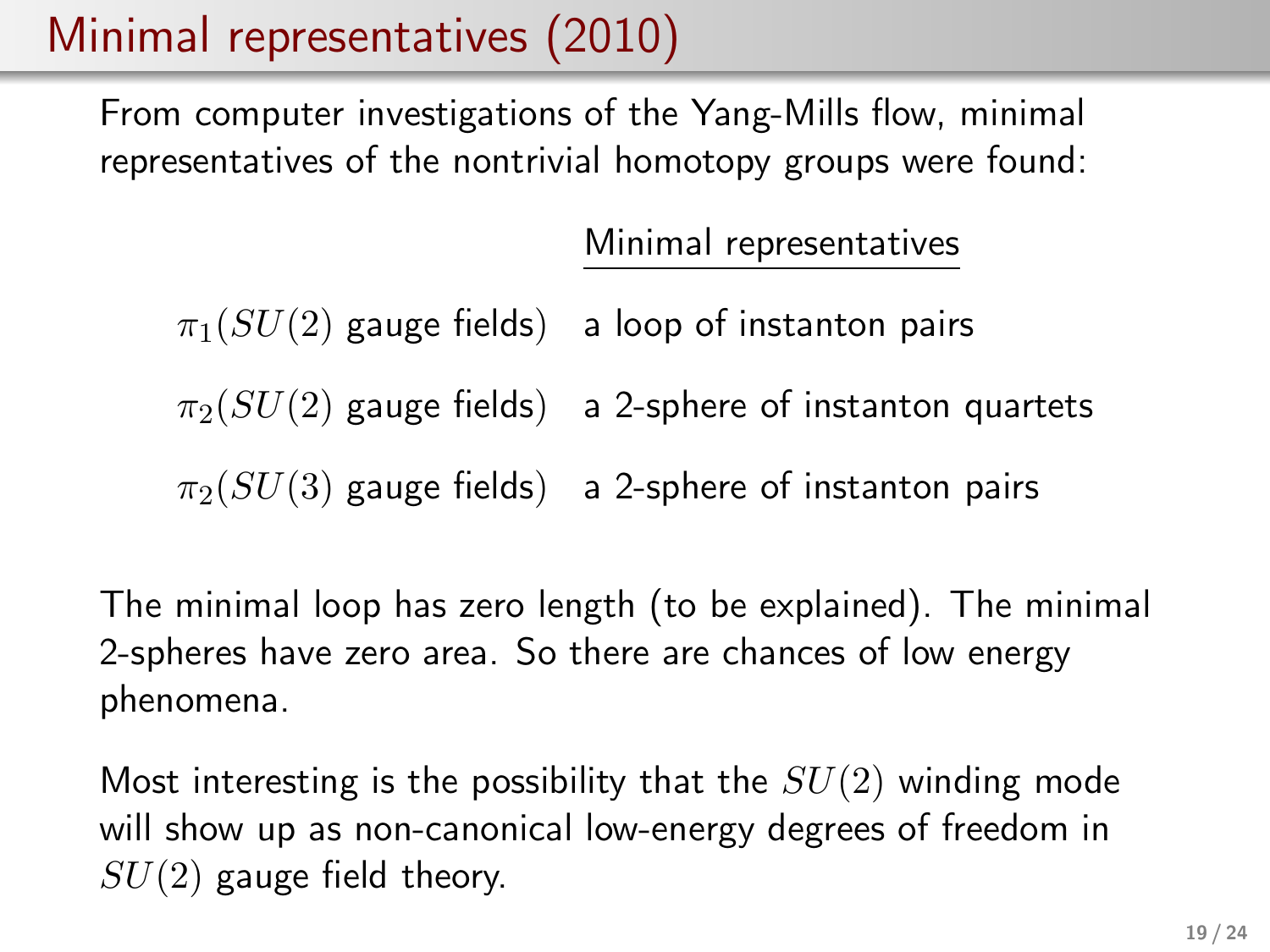The minimal nontrivial loop of  $SU(2)$  gauge fields is a loop of twisted pairs.

A twisted pair is an instanton in  $\mathbb{R}^4$  with a tiny anti-instanton glued in (or, alternatively, an anti-instanton with a tiny instanton glued in).

$$
A_+
$$
 an  $SU(2)$  instanton of size  $\rho_+$  centered at  $x_+$   
\n $g_- A_- g_-^{-1}$  an anti-instanton of size  $\rho_- \approx 0$ , centered at  $x_-$ ,  
\ntwisted by  $g_- \in SU(2)/\pm 1$ 

The nontrivial element of  $\pi_1(SU(2))$  gauge fields) is represented by a nontrivial loop in this  $SU(2)/\pm 1$ .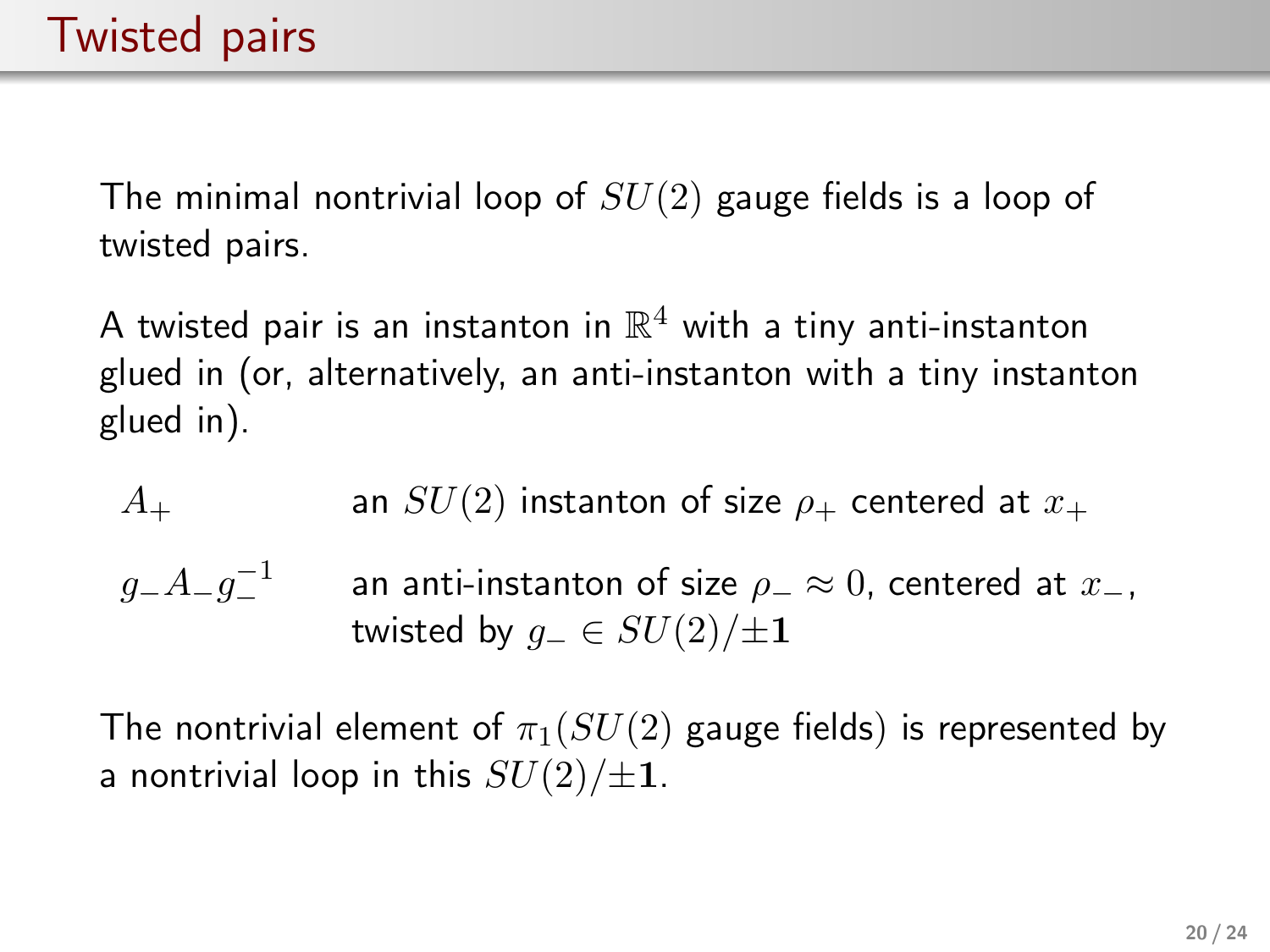Instead of the parameters  $\rho_-, g_-$  write

$$
v_- = \rho_-(g_- \hat{1}) \, \in \mathbb{C}^2 \qquad \text{where } \hat{1} = (1,0) \, \in \mathbb{C}^2
$$

The metric is smooth on this  $\mathbb{C}^2$ . At the origin,

$$
(ds)^2 = \frac{1}{g^2}|dv_-|^2.
$$

The space of twisted pairs (for fixed  $x_+$ ,  $\rho_+$ ,  $x_-$ ) is the orbifold

$$
\pm v_-\in\mathbb{C}^2/\mathbb{Z}_2\,.
$$

The minimal nontrivial loop is the zero-length loop in  $SU(2)/\pm 1$ at  $\rho = 0$  (at the blow-up of the origin).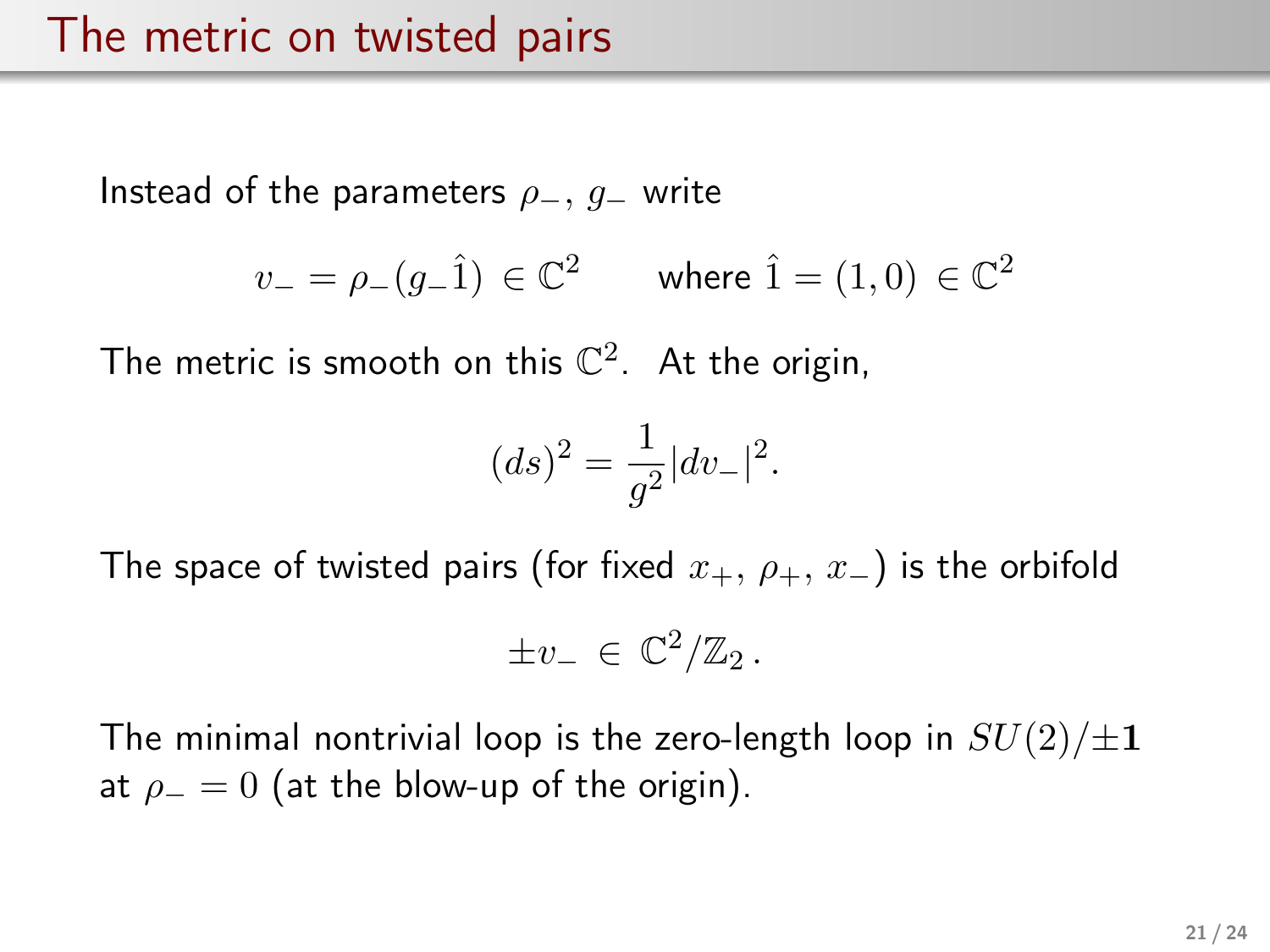The  $\lambda$ -model winding mode is the twist field of this  ${\mathbb C}^2/{\mathbb Z}_2$  orbifold.  $(x_+, \rho_+, x_-)$  are collective coordinates for the twist field.

If massless fermion fields are coupled to the  $SU(2)$  gauge fields, there will be chiral zero modes in the instanton and in the anti-instanton. The zero mode in the tiny anti-instanton is odd under the  $\mathbb{Z}_2$  (this is the  $SU(2)$  global anomaly made explicit) so the orbifolding projects it away. The instanton zero modes survive, becoming fermionic collective coordinates for the twist field. So there are possibilities of interesting quantum numbers in the twist field.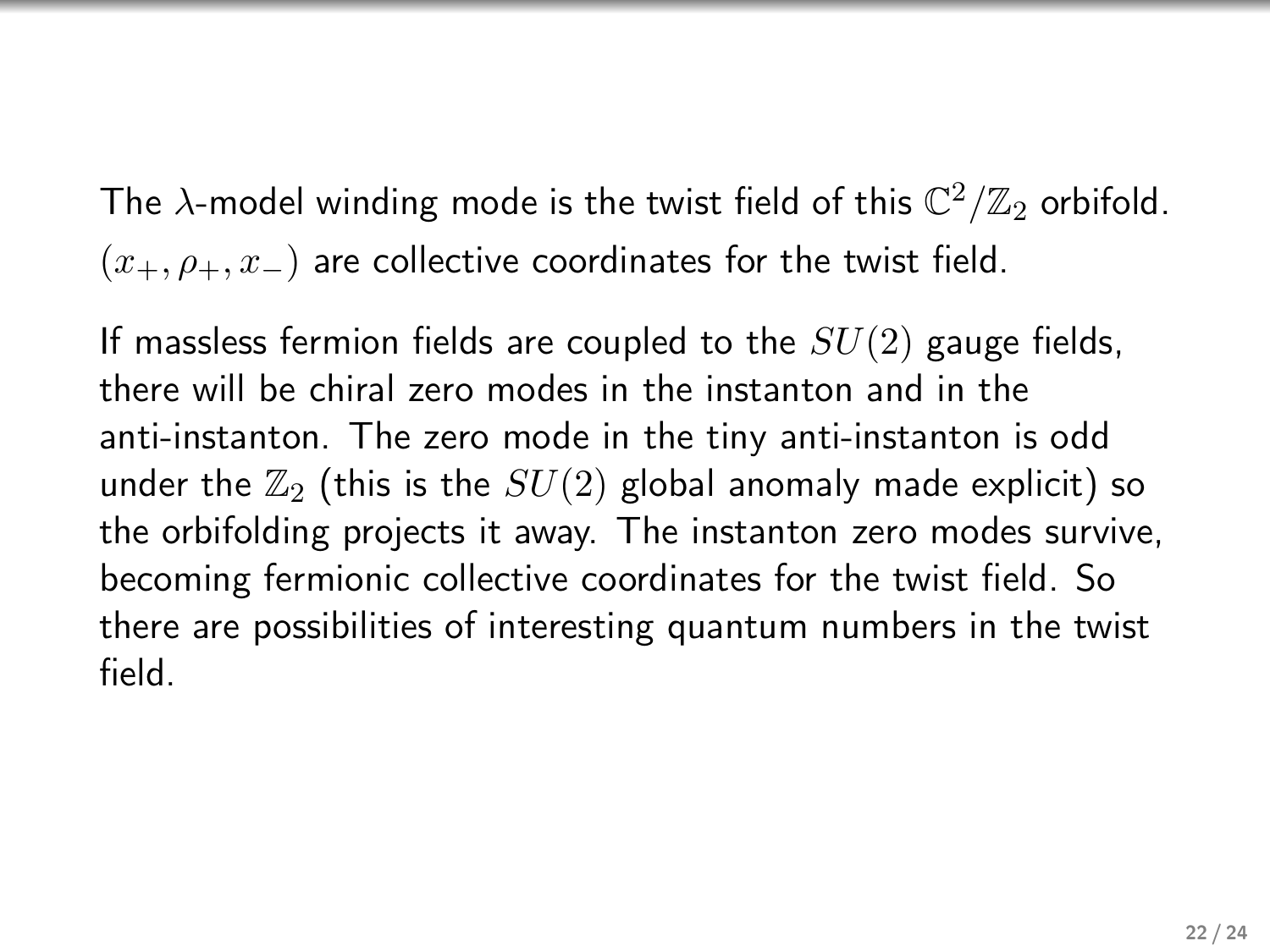# The RG (YM) flow

For  $\rho_-\approx 0$ ,  $S_{YM} = 2 + \frac{4|v_+|^2|v_-|^2 - 16(v_+ \cdot v_-)^2}{|v_+ - v_-|^4}$  $|x_{+} - x_{-}|^{4}$ where  $v_- = \rho_-(g_- \hat{1}), \qquad v_+ = \rho_+(g_+ \hat{1}) \qquad \hat{1} = (1,0) \in \mathbb{C}^2$  $(q_{+} = 1)$  is global gauge fixing.) Writing  $v_-= (\chi_0 + i\chi_1, \chi_2 + i\chi_3), v_+ = (\rho_+, 0),$  $S_{YM} = 2 + \frac{4\rho_+^2}{\ln 2}$  $\frac{4p_+}{|x_+ - x_-|^4} \left( -3\chi_0^2 + \chi_1^2 + \chi_2^2 + \chi_3^2 \right)$ so there is one unstable direction (flowing to the flat connection).

The flow becomes interesting when  $\rho_+ \approx 0$  as well as  $\rho_- \approx 0$ . The unstable direction then becomes only marginally unstable.